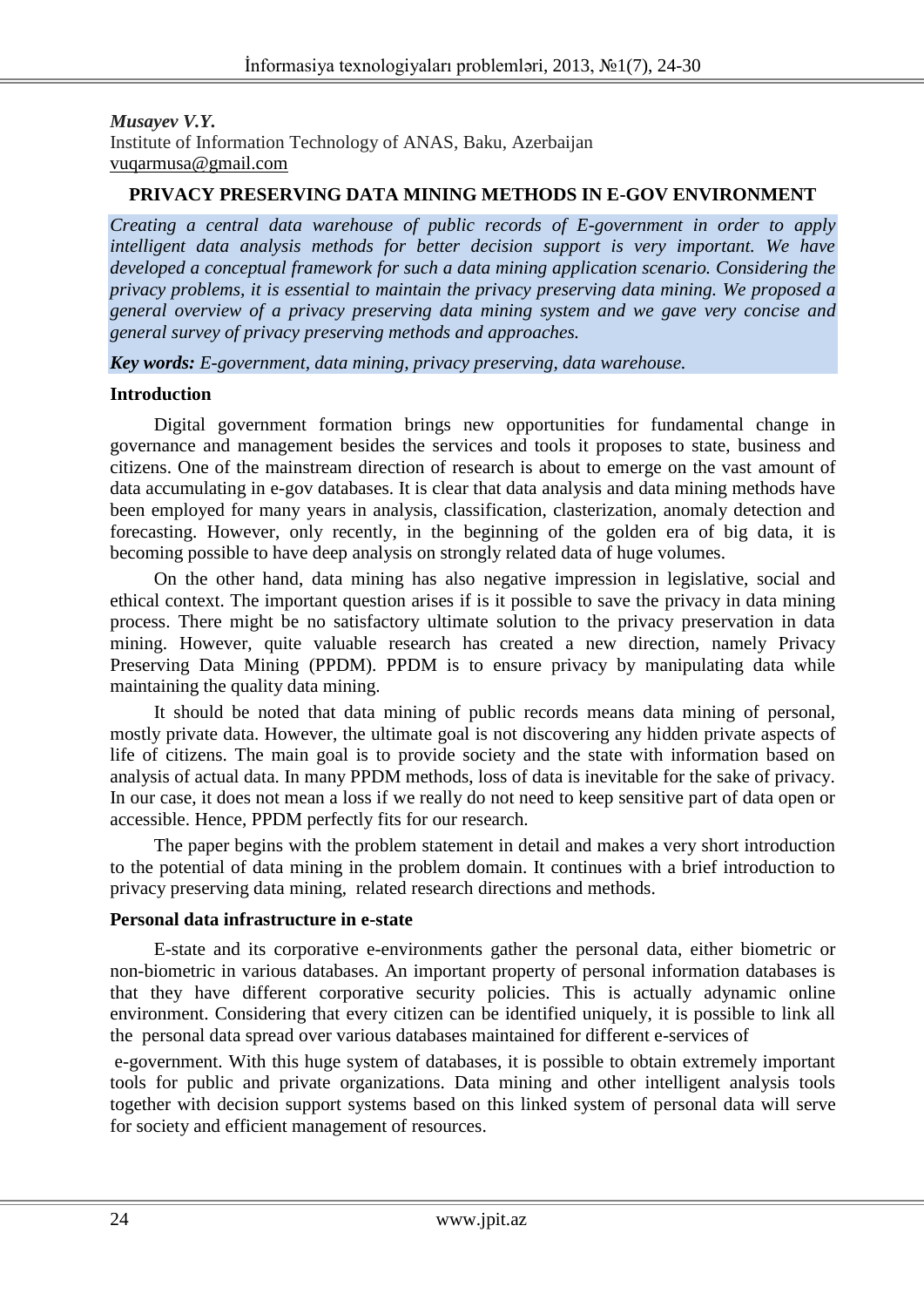

Figure 1. Privacy preserving data mining in digital government

It is possible to detect and analyse various types of social networks on the basis of the relationships in the personal information stored in central database. For instance, people have various types of social relationships in lifetyme: in education, military service, business life and etc.

Each of these sociums forms a personal social network of an individual. Intelligent social network analysis is an important research issue specifically for this case. Privacy preserving data mining becomes another important issue in this context. Besides the international and national legislations, technology and policy issues should be deeply investigated for privacy preserving data mining.

### **Data mining**

Data mining (DM), an interdisciplinary branch of computer science, is the analysis step of the "Knowledge Discovery in Databases" [1]. It is an automated process of discovering patterns in large data sets by employing methods of artificial intelligence, machine learning, statistics, and database systems [2].

Mining large amounts of data yields patterns like groups (cluster analysis), unusual set of data (anomaly detection) and relations (association rule mining). Results of DM may be used for further analysis and decision-making.

Considering the data mining activities carried out by governments, companies and research projects, the followings are the main types relevant to our research.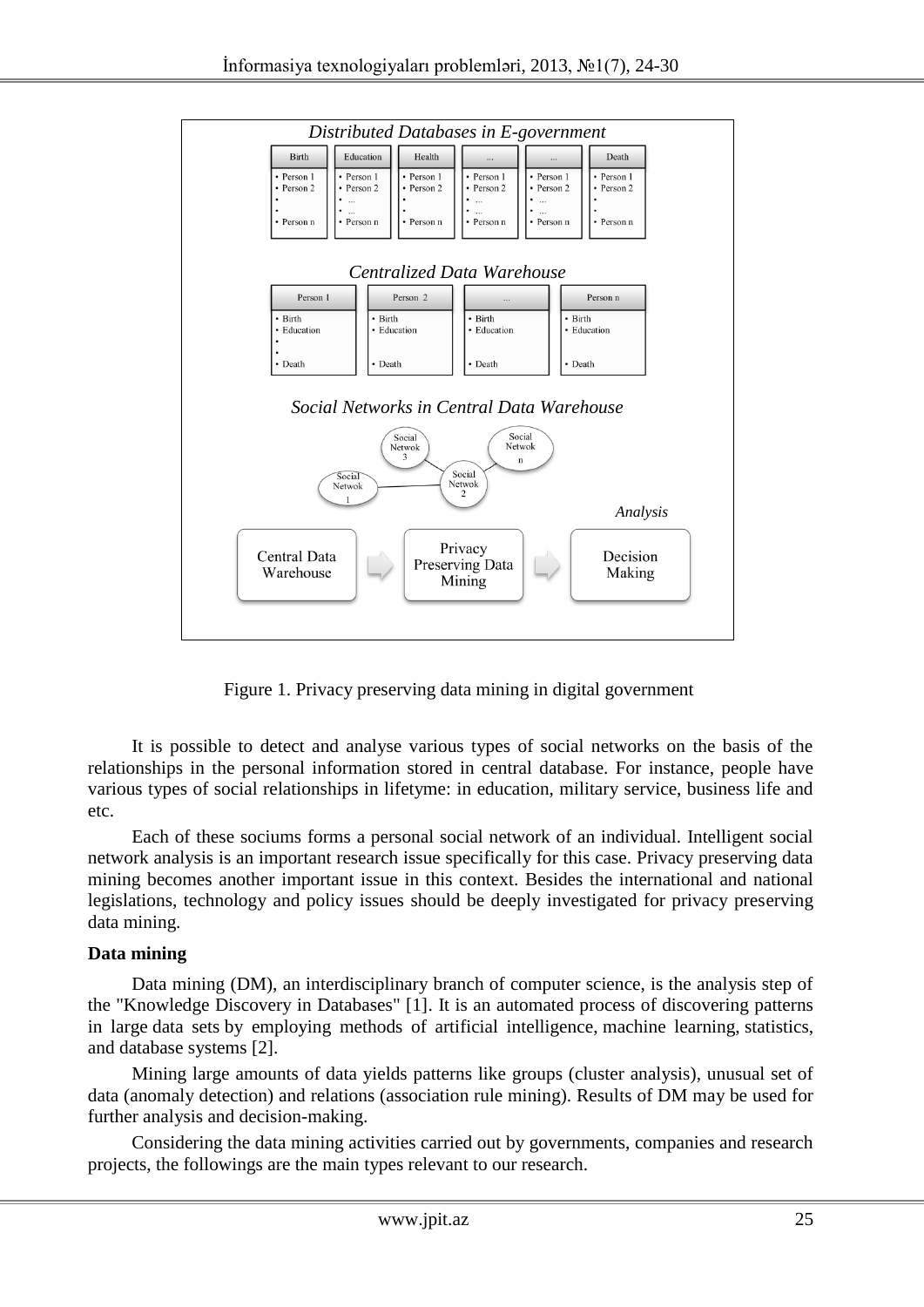## *A. Medical data mining*

Supreme Court of the United States, permitted the pharmacies to share information with other companies. This decision was based on "freedom of speech" [3].

# *B. Spatial data mining*

Application of DM methods to spatial data to extract patterns with respect to geography has great potential. Employing DM and GIS jointly is very important in e-state environment, since most data in public databases have geographic components.

# *C. Sensor data mining*

Sensors are increasingly common in even everyday life. In the context of Internet of Things, sensor data will be essential in public governance. Even a small fraction, e.g. medical purpose sensor data provides live map of health status of a country or any sub region. Besides the simple statistics, intelligent analysis will be much useful on sensor data.

### *D. Visual data mining*

Regardless of the source, huge amount of available data is analyzed visually for extracting patterns. Visual data mining is faster and much more intuitive [ 4] .

### *E. Surveillance*

Data mining is efficiently used in U.S. government programs, such as the Total Information Awareness (TIA) program; Secure Flight, Analysis, Dissemination, Visualization, Insight, Semantic Enhancement (ADVISE) [5]; and the Multi-state Anti-Terrorism Information Exchange (MATRIX) [6]. These programs were withdrawn on the basis of violation to the 4th Amendment to the United States Constitution. However, some sub programs of them continue [7].

## *F. Subject-based data mining*

"Subject-based data mining" could be considered as the social network analysis of a certain individual or a group. "Subject-based data mining uses an initiating individual or other datum that is considered, based on other information, to be of high interest, and the goal is to determine what other persons or financial transactions or movements, etc., are related to that initiating datum" [8].

### **Privacy problems in data mining**

Citizen centric data mining on the public databases requires serious ethical considerations. Issues of privacy, legality, and ethics should be addressed. Otherwise many projects like TIA, will eventually be terminated on the basis of privacy concerns.

One of the steps before the actual data mining, data should be prepared. The preparation step is open to a risk of uncovering private information. For instance, in data preparation step, data aggregation is performed to combine data in order to facilitate the data mining phase. This might cause the unique identification of private, individual data [9]. Then somebody with access to the aggregated data set can easily identify certain individuals even if the data was anonymous.

There is a strong recommendation that an individual should be made aware of the followings before data are collected [9]:

- The purpose of the data collection and any (known) data mining projects,
- How the data will be used.
- Who will be able to mine the data and use the data and their derivatives,
- The status of security surrounding access to the data,
- How collected data can be updated.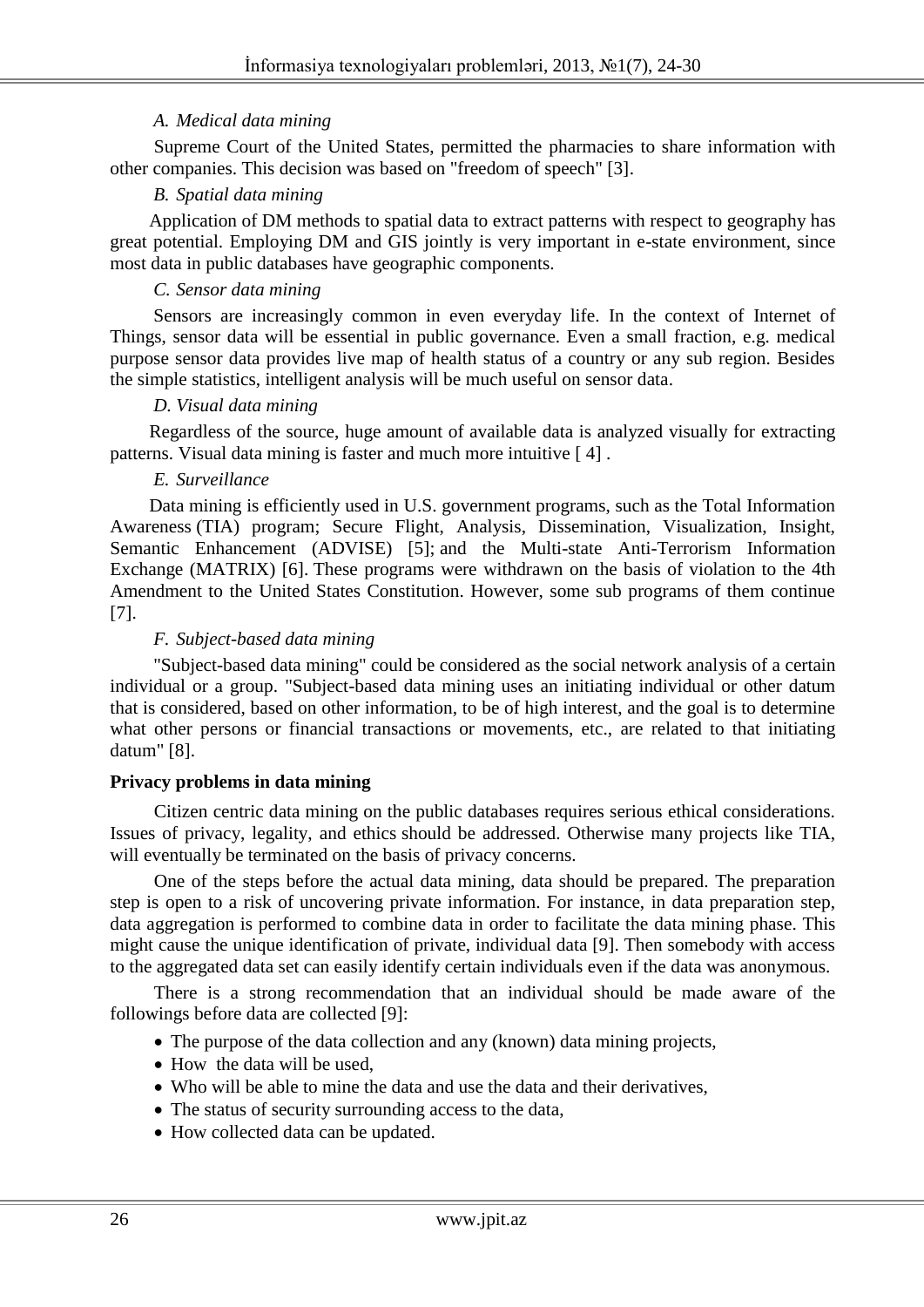#### **Privacy preserving data mining systems**

Privacy-preserving data mining has three main stages (Fig. 2). At the first stage, data providers submit their private data to data warehouse. In the second phase, data warehouse server supports online analytical data processing in order to transform the raw data into aggregate data. This helps the next stage, data mining, to process the large amount of data quickly. The essential point here is that, data mining servers have limited access to the data warehouse.



Figure2. Main stages of privacy-preserving data mining

In order to ensure privacy preserving in e-gov data analysis, we foresee three approaches. In the first one, e-gov data mining system is composed of several data mining servers, and only the data mining models and result are shared among different servers (Fig. 3a). In the second approach, all data mining servers have access to all the data warehouses (Fig. 3b). In the last approach we propose a central data warehouse that collects citizen related data from the other public domains (Fig. 3c).



Figure 3. Three approaches to data mining on public records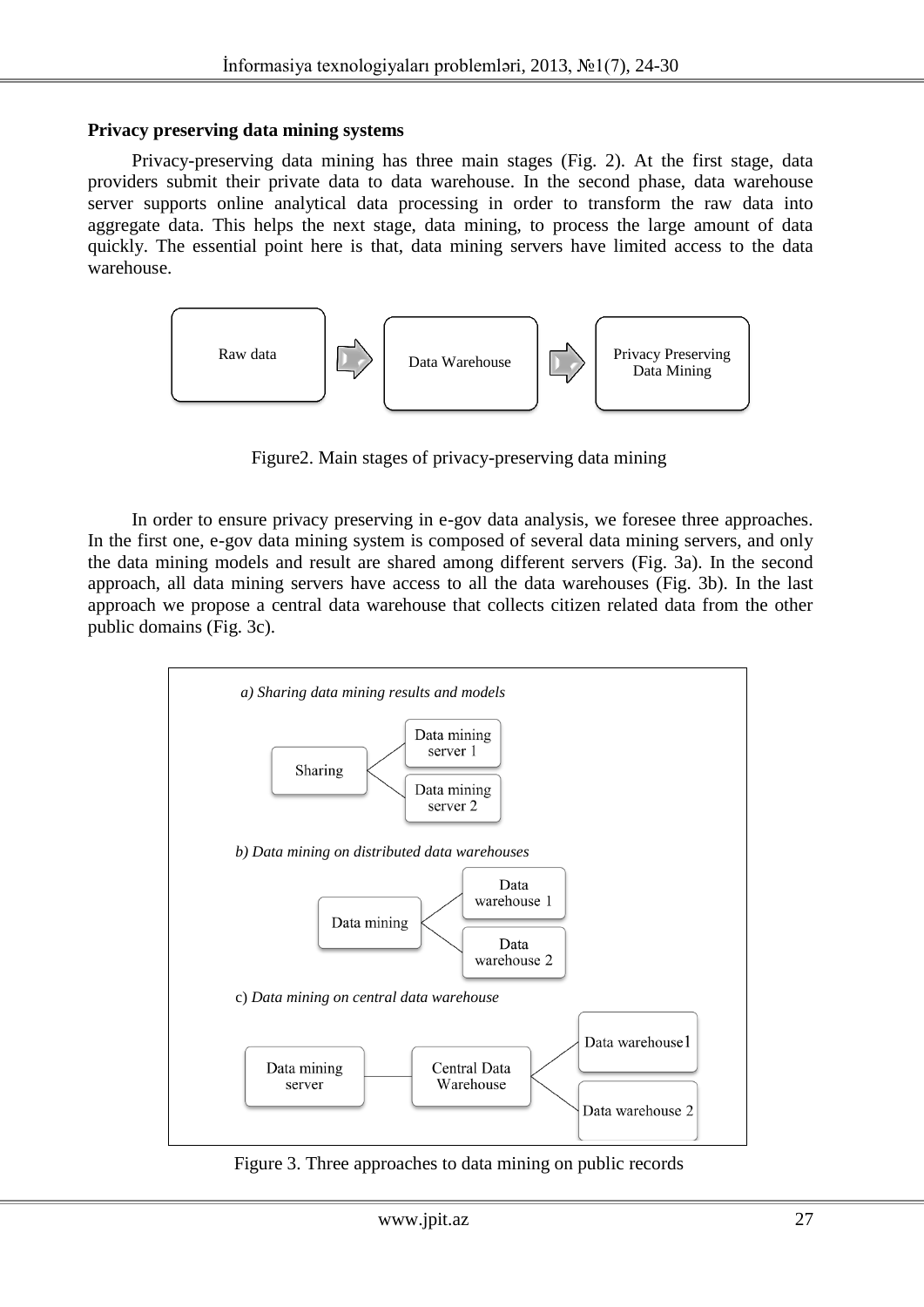Each of these approaches has challenging problems in both privacy and efficiency aspects. In each of the proposed approaches privacy preserving must be handled in every step of the process. In public organizations centralized data warehouse combined with privacy preserving data mining systems may even be more trustworthy than decentralized privacy preservation policies.

# **Privacy preserving data mining methods**

Privacy preserving data mining is a recent direction in research and has the following properties and challenges.

*Definition of Anonymity:* Different privacy-preserving tasks have led to several anonymity definitions. For instance, both k-anonymity and t-closeness methods prevent the true identification in a different way.

*Method of k-anonymity:* Main idea in k-anonymity is to ensure that a certain record cannot be distinguished from at least other (k-1) records [10]. This is an important method to remove the possibility of recovery of unidentified data point from the open parts of the record. For example, address and gender can identify a data point even if the identification is hidden.

*Method of Randomization:* The randomization method perturbs data to make individual data points unrecoverable. Only aggregate distributions are open for data mining. In *Additive Perturbation*, random noise is added to the data records. In *Multiplicative Perturbation,* the random projection or randomrotation techniques are used in order to perturb the records [11, 12].

*Quantification of Privacy:* It is important to have a quantitative measure of security for different privacy-preserving methods. Quantification is established by measuring the risk of disclosure for perturbation at a certain level.

*Association Rule Mining Privacy:* Association rule mining privacy has two aspects. First problem is to extract correct association rules while keeping the privacy. The second problem is to achieve the privacy of the mined association rules which is called association rule hiding [13].

*Query Auditing:* These methods modify or restrict the results of queries in order to preserve privacy in queries [14].

*Cryptographic Methods for Privacy:* Several data mining servers may share private data. In this case cryptographic protocols should be employed for sharing the information among several parties [15].

*Personalized privacy-preservation:* In personalized privacy-preservation, different records have a different level ofprivacy [16, 17].

*High Dimensionality Problem:* In most cases, data points have very high dimensions. PPDM algorithms on these types of data sets have the challenge of efficiency and performance. For example, k-anonymization method has NP complexity [18].

# **Conclusion**

E-government environment maintains many public records of citizens. All the records are accumulated over time and there are strong social networks inherent in the separate databases. For instance, an individual has natural social networks in education and military service.

There is a possibility of discovering new social networks unknown before the data mining, or social network analysis. The collection of separate databases can be gathered together into a central data warehouse and data mining methods can be performed on it. We have introduced this new research problem. The related data mining issues such as spatial data mining, subject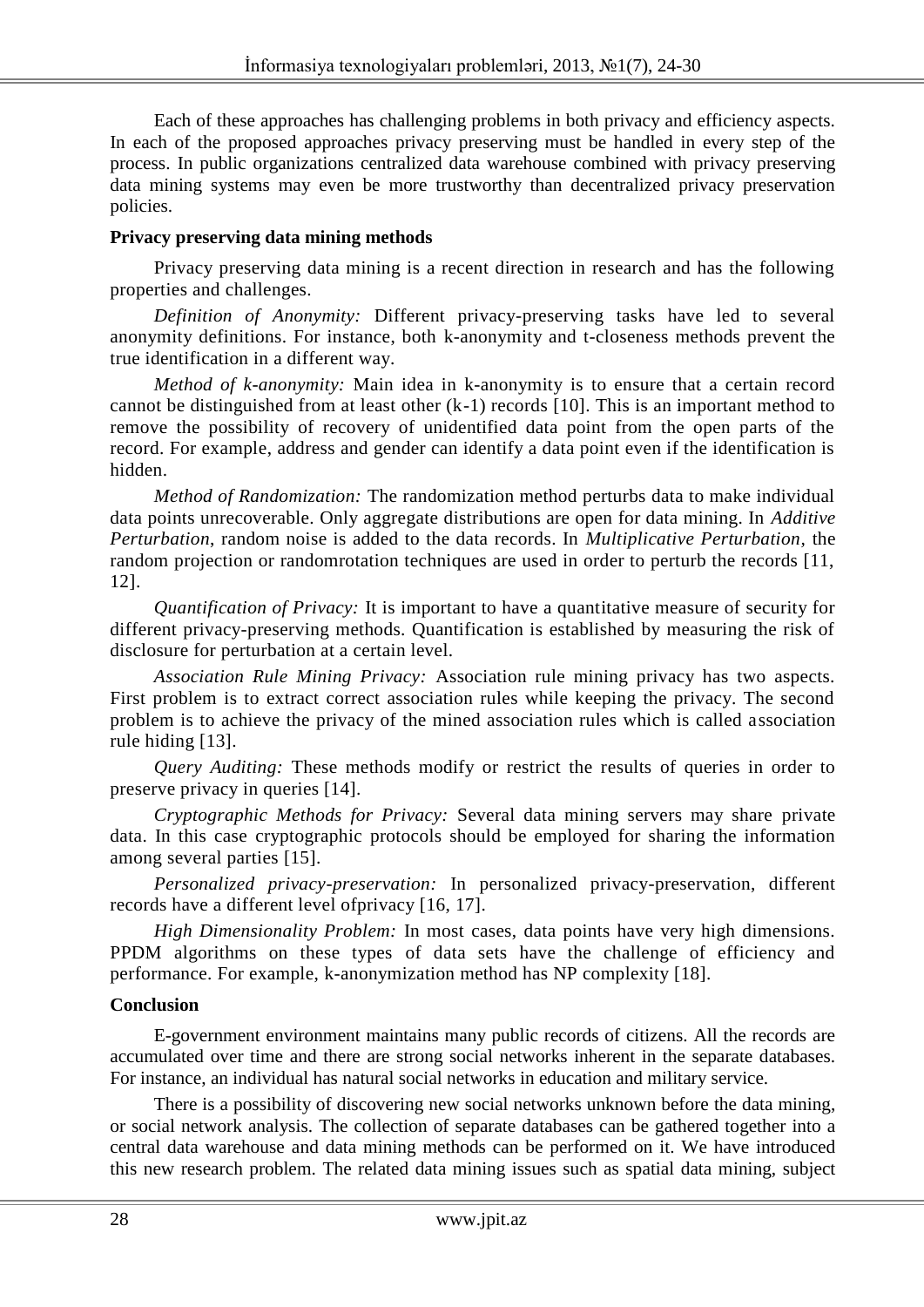based data mining, medical data mining, sensor data mining, surveillance are mentioned briefly. We introduced the challenges of privacy concerns in data mining process. We proposed a general overview of a privacy preserving data mining system and we gave very concise and general survey of privacy preserving methods and approaches.

## **References**

- 1. Fayyad, Usama. Piatetsky-Shapiro, Gregory; Smyth, Padhraic (1996). "From Data Mining to Knowledge Discovery in Databases".
- 2. "Data Mining Curriculum". ACM SIGKDD. 2006-04-30.
- 3. June 24, 2011 (2011-06-24). "Pharmaceutical industry: Supreme Court sides with pharmaceutical industry in two decisions-Los Angeles Times". Articles.latimes.com. Retrieved 2012-11-07. Text "By David G. Savage, Los Angeles Times ".
- 4. Keim, Daniel A.; Information Visualization and Visual Data Mining.
- 5. Government Accountability Office, Data Mining: Early Attention to Privacy in Developing a Key DHS Program Could Reduce Risks, GAO-07-293 (February 2007), Washington, DC.
- 6. Secure Flight Program report, MSNBC.
- 7. "Total/Terrorism Information Awareness (TIA): Is It Truly Dead?". Electronic Frontier Foundation (official website). 2003.
- 8. National Research Council, Protecting Individual Privacy in the Struggle Against Terrorists: A Framework for Program Assessment, Washington, DC: National Academies Press, 2008.
- 9. Think Before You Dig: Privacy Implications of Data Mining & Aggregation, NASCIO Research Brief, September 2004.
- 10. Samarati P., Sweeney L. Protecting Privacy when Disclosing Information: k-Anonymity and its Enforcement Through Generalization and Suppression. IEEE Symp. on Security and Privacy, 1998.
- 11. Agrawal R., Srikant R. Privacy-Preserving Data Mining. ACM SIGMOD Conference, 2000.
- 12. Agrawal D. Aggarwal C. C. On the Design and Quantification of Privacy Preserving Data Mining Algorithms.ACM PODS Conference, 2002.
- 13. Verykios V. S., Elmagarmid A., Bertino E., Saygin Y., Dasseni E.: Association Rule Hiding.IEEE Transactions on Knowledge and Data Engineering, 16(4), 2004.
- 14. Blum A., Dwork C., McSherry F., Nissim K.: Practical Privacy: The SuLQ Framework. ACM PODS Conference, 2005.
- 15. Pinkas B.: Cryptographic Techniques for Privacy-Preserving Data Mining. ACM SIGKDD Explorations, 4(2), 2002.
- 16. Aggarwal C. C., Yu P. S. On Variable Constraints in Privacy Preserving Data Mining.ACM SIAM Data Mining Conference, 2005.
- 17. Xiao X., Tao Y. Personalized Privacy Preservation.ACM SIGMOD Conference, 2006.
- 18. Meyerson A., Williams R. On the complexity of optimal k-anonymity. ACM PODS Conference, 2004.